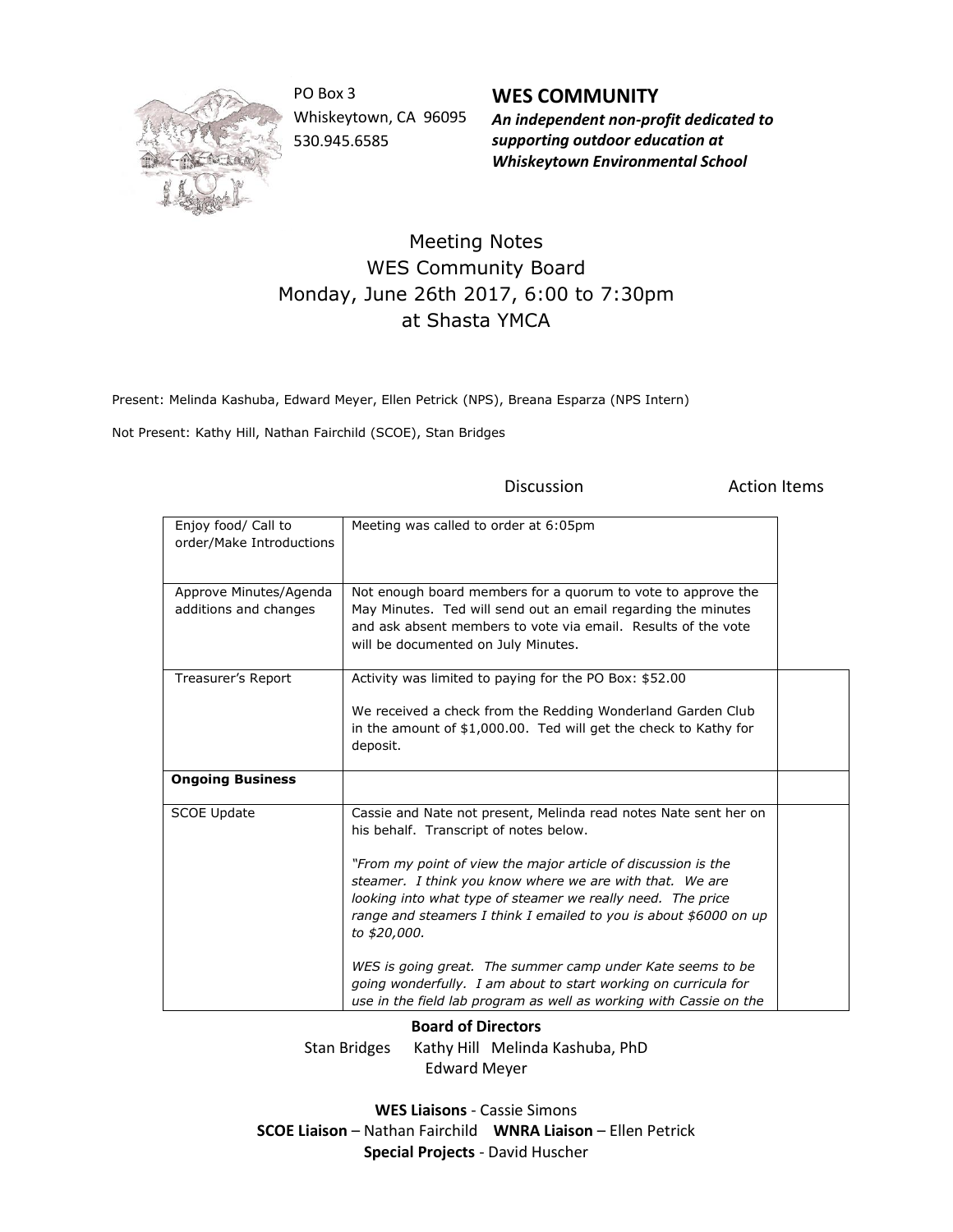|                                                       | residential program curriculum.                                                                                                                                                                                                                                                                                                                                                                                                                               |  |
|-------------------------------------------------------|---------------------------------------------------------------------------------------------------------------------------------------------------------------------------------------------------------------------------------------------------------------------------------------------------------------------------------------------------------------------------------------------------------------------------------------------------------------|--|
|                                                       | One topic to think about is the 50 year anniversary of WES. I<br>need to look up the exact date but I think we're about 2 1/2 years<br>out. This strikes me as an opportunity to have a really large<br>event that would double as celebration and fundraiser. Jim<br>Milestone as you know is excited to work with us on this. We are<br>definitely at the brain storming stage so if your group has<br>thoughts that would be really useful for all of us." |  |
|                                                       | Nate plans to discuss with the kitchen crew their thoughts and<br>needs on a new steamer and share the info with WES Comm. If<br>needed WES may consider trying to fundraise to get a new<br>steamer.                                                                                                                                                                                                                                                         |  |
|                                                       | No response yet from the Chevron Letter.                                                                                                                                                                                                                                                                                                                                                                                                                      |  |
| <b>WNRA Update</b>                                    | Jenn Gibson asked Ellen to report that an inmate crew cleared<br>brush and berries around structures on campus earlier in the<br>month.                                                                                                                                                                                                                                                                                                                       |  |
|                                                       | Looking to reschedule big discussion meeting based on Cassie and<br>Nate's schedule.                                                                                                                                                                                                                                                                                                                                                                          |  |
|                                                       | WRNA staff would like to retire the term NEED Camp and start<br>referring to both the physical location and the program as<br>Whiskeytown Environmental School. This will be further<br>discussed.                                                                                                                                                                                                                                                            |  |
|                                                       | Breana, intern for the NPS, will be working this summer on<br>documentation for a Determination of Eligibility for listing on<br>National Register of Historic Places for the WES campus.                                                                                                                                                                                                                                                                     |  |
| Redding Wonderland<br>Garden Club                     | Kathy and Melinda attended a meeting of the Garden Club on<br>June $1st$ and spoke on behalf of WES Community. The response<br>from the members was overwhelmingly positive and they are very<br>supportive and sincere about the programs at WES and are very<br>interested in assisting kids in attending. Kathy has been the main<br>point of contact with the club.                                                                                       |  |
|                                                       | We received a check from the Redding Wonderland Garden Club<br>in the amount of $$1,000.00$ .                                                                                                                                                                                                                                                                                                                                                                 |  |
| Giving Tuesday                                        | Melinda made a reservation for her and Kathy to attend the<br>required NSGT Nonprofit Orientation Workshop in August.                                                                                                                                                                                                                                                                                                                                         |  |
| City Connect 2017 Report                              | Kathy provided a pop up shade structure and supplies that were<br>much appreciated during the event. A wide array of folks came<br>by to talk and ask about WES Community and its support of WES<br>programs during the 4 hour nonprofit showcase. Names and<br>contact information where collected and contacts with interested<br>parties will be maintained via email and social media.                                                                    |  |
| <b>Outdoor Educational</b><br><b>Facilities Grant</b> | Deadline is September 2017. State Parks gives money for<br>materials for outdoor education facilities, but not labor. Idea is to<br>seek funding for the materials to provide additional shade<br>structures in the campus area. SEQA and NEPA documentation is                                                                                                                                                                                               |  |